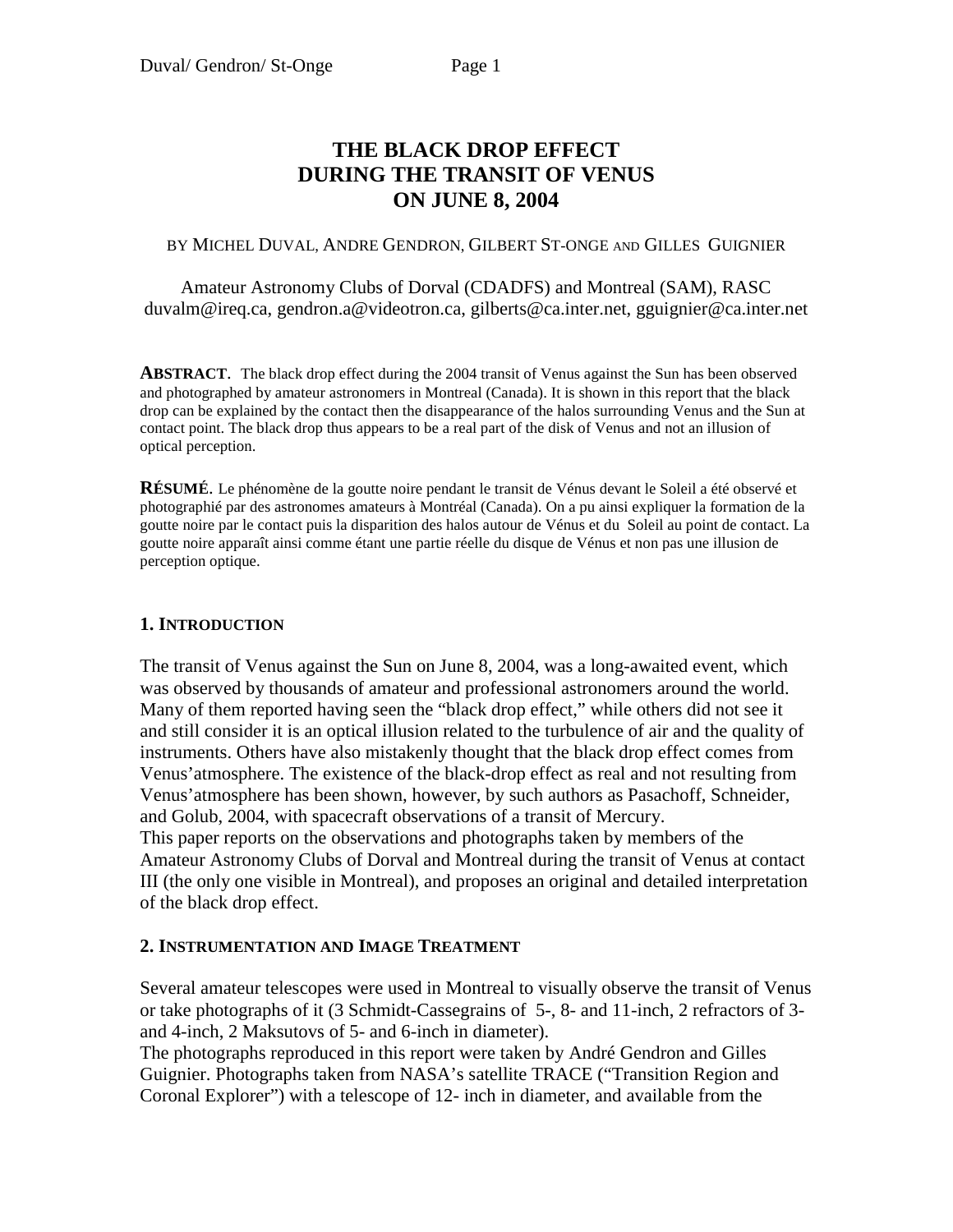Website of Pasachoff *et al*. (http://www.transitofvenus.info), were also examined for comparison, with permission of the authors.

The telescope of A. Gendron was an 11-inch Celestron C11 Schmidt-Cassegrain equipped with a Thousand Oaks solar filter, Feather Touch micro-focuser, Vixen camera with T-ring adapter, Varigami and EQ-6 mount with Model MTS-3 Bodoefer-Elextronix system. Photographs were taken at primary focus with Kodak ISO 200 photographic film at 1/8 to 1/15 sec.

The telescope of G. Guignier was an 8-inch Celestron C8 Schmidt-Cassegrain equipped with a Baader AstroSolar filter, VestaPro PCVC680K webcam camera and Astronomik IR-Block filter. The images were taken at f/10 primary focus and processed using Christian Buil's Iris software. Typical processing consisted in extracting series of 30 to 100 black and white images from 180-sec AVI videos recorded at 10 frames per second. Then the images were corrected by subtracting a reference offset image and divided by a reference flat image. Finally, selected frames were registered, accumulated and enhanced with an un-sharp mask. Images were then exported in FITS or JPEG formats.

The size of the disks and halos around Venus and the Sun in the photographs was deduced from the magnification factor of the telescope and the dimensions of the photographic film or camera pixels used. To detect precisely the edges of Venus and the Sun, Richard Berry's AIP W4 software, Frei & Chen's algorithm and the Pixel Radius Tool were used by A. Gendron and G. St-Onge. The uncertainty on dimension measurements was  $\pm 1$  pixel, which corresponds to  $\pm 1.4$ ,  $\pm 0.4$  and  $\pm 0.3$  arcseconds in the photographs by A. Gendron, G. Guignier and TRACE, respectively.

 The actual diameter of Venus on June 8 (58.2 arcseconds) was obtained from the Observer's Handbook for the Year 2004.

A likely cause for the halos is the "blurring" of the images by the telescopes, also described by Pasachoff and Schneider (2004) as the "point spread function (PSF)" of the telescopes, or the "contrast resolution" of the telescopes described by the "modulation transfer function (MTF)" or "phase transfer function (PTF)" in other publications. The frequency cutoff of the telescopes was measured by A. Gendron, using a "target" developed by M. Koren and available on the web (see references). This target consists in a series of parallel, vertical black and white bars or lines of widths decreasing logarithmically from 2 to 200 lines per millimetre, and further divided into 6 zones of different contrasts.

This target was printed by A. Gendron into a length of 25.1 cm, mounted on a foam board and placed at a distance of 51 times the focal length of the 11-in and 8-in telescopes, i.e, 142.5 and 103.6 metres, respectively. Photographs of the target were taken with the telescopes under conditions similar to those used during the transit of Venus. Details of the calculations can be found on the Dorval website. Plots of line intensity vs. line frequency (in lines/mm) and of frequency modulation vs. linear frequency allowed to determine the frequency loss and the angular resolution, which can be used to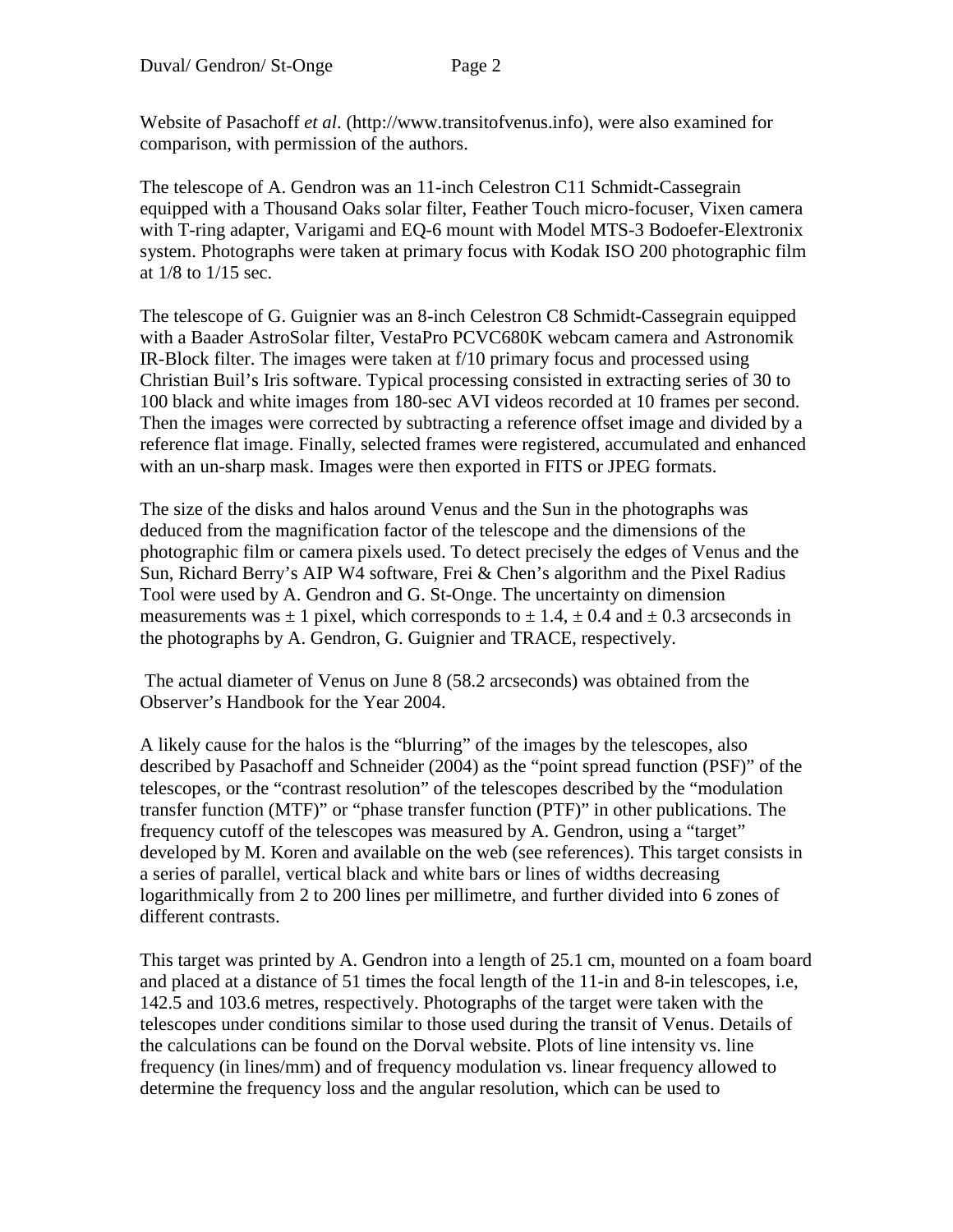quantitatively describe the resolution of the telescopes, in arcseconds. Results are indicated in Table 1

| resolution of the 11-in and 6-in telescopes |                |             |                                     |  |  |  |  |  |
|---------------------------------------------|----------------|-------------|-------------------------------------|--|--|--|--|--|
| Telescope size,                             | <b>Authors</b> |             | Frequency loss, Angular resolution, |  |  |  |  |  |
| in inches                                   |                | in lines/mm | in arcseconds                       |  |  |  |  |  |
|                                             | A. Gendron     |             | $\sim 8.2$                          |  |  |  |  |  |
|                                             | G. Guignier    |             | $\sim$ 1.9                          |  |  |  |  |  |

TABLE 1 Resolution of the 11-in and 8-in telescopes

In addition, it could be shown that the resolution of the 8-in telescope was limited mainly by the size and arrangement of the camera pixels. The poor resolution of the 11-in telescope was due to a collimation problem.

The PSF of the 8-in telescope was also measured by G. St-Onge, using images of the Epsilon Lyrae "double-double" star with the telescope, and the MIPS and PRISM software. Details of the calculations are available on the Dorval website. The PSF was thus found as  $\sim$  1.75 arcseconds, which is in good agreement with the angular resolution measurement of Table 1.

Note: strictly speaking PSF and MTF are different, with PFS related to the spread of images and MTF to contrast resolution. However, since the measured PSF and angular resolution values are both be quite similar to the sizes of the observed halos, this suggests that the halos are probably mainly related to the blurring or contrast resolution of the telescopes used.

To reveal more subtle differences in light densities in the photographs, software PRISM98 was used by G. St-Onge. Using this image treatment, different light densities are attributed different colours. When looking at colour-treated photographs, one should not forget, however, that:

- these are false arbitrary colours
- the small differences revealed by the colours are not visible in general in the untreated photographs or by visually looking through the telescopes
- colours can be compared only in sets of photographs which have been subjected to the same image and colour treatment and exposure time (e.g., in Figure 4). Colours in photographs taken from different instruments (e.g., Figure 4 and Figure 5), or taken by the same instrument and exposure time but treated differently (e.g., Figure 3 and Figure 6), *correspond to different light densities and should not be compared directly*.

The photographs by G. Guignier colour-treated by G. St-Onge were separated into 256 levels (8 bits) of light intensities to measure the relative intensities at various locations of the photographs, on a scale of 0 to 256 (see Table 2).

## **3. RESULTS AND DISCUSSION**

### **3.1. THE MAIN HALOS AROUND VENUS AND THE SUN**

The untreated photographs taken by A. Gendron and G. Guignier can be found on the Dorval Club Website. The untreated photographs  $# 17$ , 20 and 22 of A. Gendron, and  $#$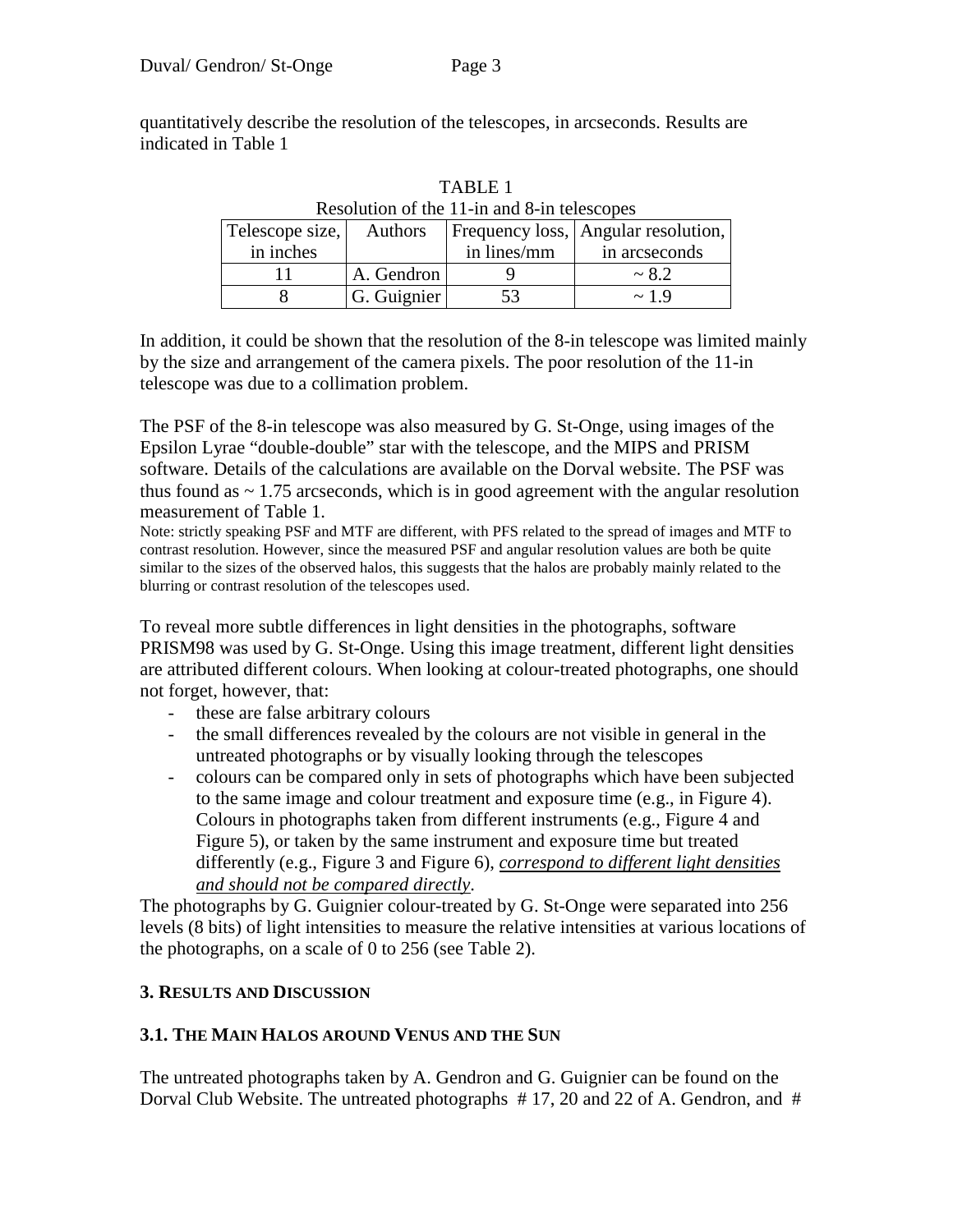3, 4, 6 and 9 of G. Guignier are reproduced in Figures 1-2. A photograph taken from satellite TRACE, extracted from the Website www.transitofvenus.info (Pasachoff 2004) with his permission, and colour-treated by G. St-Onge, is presented in Figure 3.

In these photographs, halos can be observed around Venus and the Sun. These halos are represented by the drawings of Figures 1-3, alongside the photos. These drawings are a schematic but accurate reproduction of the photographs. The characteristic features of these halos are indicated in Table 2:

| 1110 11101111 1101100 0110 01108 - 011080 01108 0110 10 011 |           |        |                     |                           |  |  |  |  |
|-------------------------------------------------------------|-----------|--------|---------------------|---------------------------|--|--|--|--|
| Author                                                      | Telescope | Photo  | True or false       | Width of the halos around |  |  |  |  |
|                                                             | size,     |        | colour of the halos | Venus, in arcseconds      |  |  |  |  |
|                                                             | in inches |        |                     |                           |  |  |  |  |
| A. Gendron                                                  |           | film   | red (true)          | $\sim$ $\degree$          |  |  |  |  |
| G. Guignier                                                 |           | webcam | grey (true)         | $\sim$ 2                  |  |  |  |  |
| Satellite TRACE                                             |           | CCD    | blue (false)        |                           |  |  |  |  |

TABLE 2 The main halos around Venus and the Sun

It can be seen that the width of the halos corresponds very closely to the resolution of the 11-in and 8-in telescopes deduced from MTF and PSF measurements in Table 1 ( ~ 8.2 and  $\sim$  1.9 arcseconds, respectively). It thus appears reasonable to think that the observed halos are mainly due to the optical resolution of the telescopes under the conditions used. Even narrower halos are observed when using a telescope of very high optical resolution and a CCD camera located outside Earth's atmosphere, therefore without any seeing effects (TRACE).

These halos occur at the interface between the intense light of the Sun and the very dark regions of Venus and the sky. The first point to clarify was whether they are located above the bright disk of the Sun or above the dark regions of Venus and the surrounding sky, or in-between.

The definitive demonstration of their location was obtained by measuring the diameter of Venus in the photographs, with and without the halo, using the methods indicated in section 2. The internal diameter of the red halo of Venus in the untreated photographs of A. Gendron (surrounding the internal black disk) was thus evaluated at  $\sim$  43 arcseconds, and the external diameter of the halo (internal black disk  $+$  the red halo) at  $\sim$  57.6 arcseconds.

A similar calculation was performed by G. St-Onge for the untreated photographs of G. Guignier. The internal diameter of the grey halo of Venus (surrounding the internal black disk) and its external diameter (internal black disk + the grey halo) were thus evaluated at  $\sim$  55 arcseconds and  $\sim$  58 arcseconds (100 pixels), respectively. He also evaluated the external diameter of Venus in the photograph taken from TRACE at  $\sim$  58 arcseconds for  $\sim$  121 pixels (in 8 bits format) and  $\sim$  116 pixels (in FITS format).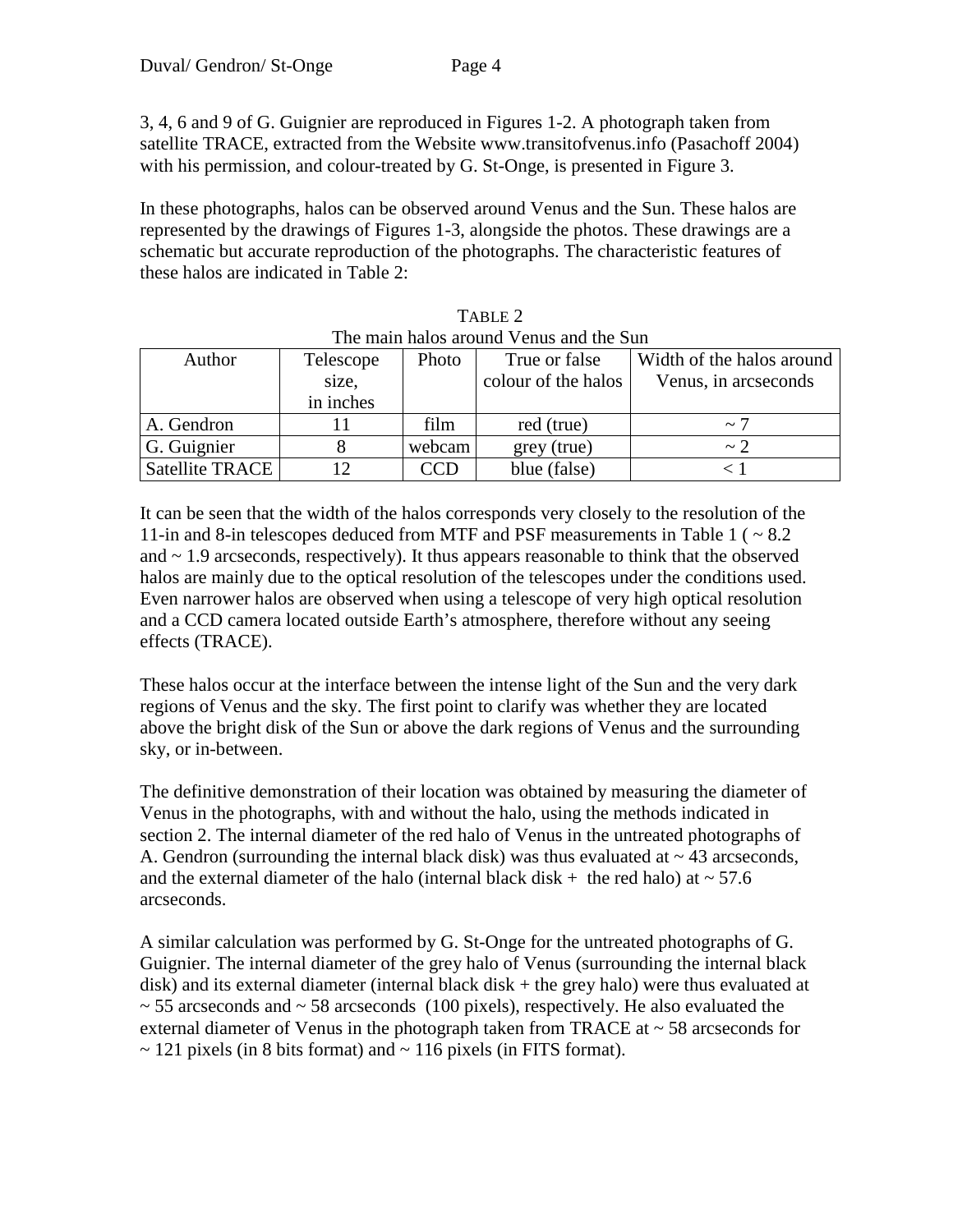Since the actual diameter of the disk of Venus on June 8, 2004, was 58.2 arcseconds, the halos of Venus in these photographs are located within the real disk of Venus and not silhouetted against the Sun outside Venus'actual disk. By extension, the same conclusion most probably applies to the halos around the disk of the Sun, which must be located silhouetted against the dark surrounding sky, not on the real bright disk of the Sun.

As indicated previously, these halos are generated by the optical resolution of the telescopes used. They are characterized by a loss of contrast (MTF) and a reduction in the tone of black at the interface between bright and dark regions. The edges of Venus and of the Sun thus do not become dark immediately at the interfaces but only gradually.

In summary, the main halo of Venus in the untreated photographs is located within the real disk of Venus, and the main halo of the Sun is located silhouetted against the sky. As indicated in the schematic drawings of Figures 1-2, it results that:

- the real disk of Venus in the untreated photographs is larger than its apparent (interior) black disk (more precisely, it is the apparent black disk of Venus PLUS its internal halo). - the real disk of the Sun in the untreated photographs is smaller than its apparent bright disk (more precisely, it is the apparent disk of the Sun MINUS its external halo).

### **3.2. THE SECONDARY HALOS AROUND VENUS AND THE SUN**

As mentioned above, in the untreated photographs of A. Gendron, only one (red) halo is visible, which is located within the disk of Venus. After colour-treatment by G. St-Onge (Figure 4), 3 halos of different colours (blue, green and yellow false colour) can be seen around Venus. The diameters of these halos have been evaluated by A. Gendron. The external diameter of the green halo is  $\sim$  57.6 arcseconds and the internal diameter of the blue halo  $\sim$  43 arcseconds. The blue-green halo therefore corresponds to the red halo in the untreated photographs of Figure 1, and it is located outside of the real disk of Venus. The external diameter of the yellow halo is about  $\sim 66$  arcseconds. The yellow halo is therefore a secondary halo located outside the real disk of Venus, silhouetted against the Sun, and not visible in the untreated photographs. Three similar halos can be seen around the Sun in Figure 4. By analogy with those around Venus, the blue-green halo around the Sun is probably located silhouetted against the sky, while the yellow halo is a secondary halo located within the disk of the Sun.

On the colour-treated photographs # 17 and # 18 of Figure 4, at the contact point between Venus and the Sun, a small deformation of the green-blue halos of Venus and the Sun can be seen, as if the halos were "attracted" by one another.

In the photographs of G. Guignier, submitted to a first colour-treatment by G. St-Onge (Figure 5), a secondary halo, shown in green false colour, can also be seen around Venus, with an external diameter of  $\sim$  58 arcseconds. The external diameters of the blue halo and of the black disk of Venus are  $\sim$  55 and  $\sim$  50 arcseconds, respectively. The actual disk of Venus therefore is located close to the outer part of the green halo. By analogy, the actual disk of the Sun is probably smaller than the blue halo around the Sun, and located in the first green halo around the Sun. This means that in photograph # E of Figure 5, a small part of the actual disk of Venus is already within the sky. In photographs C to G, a small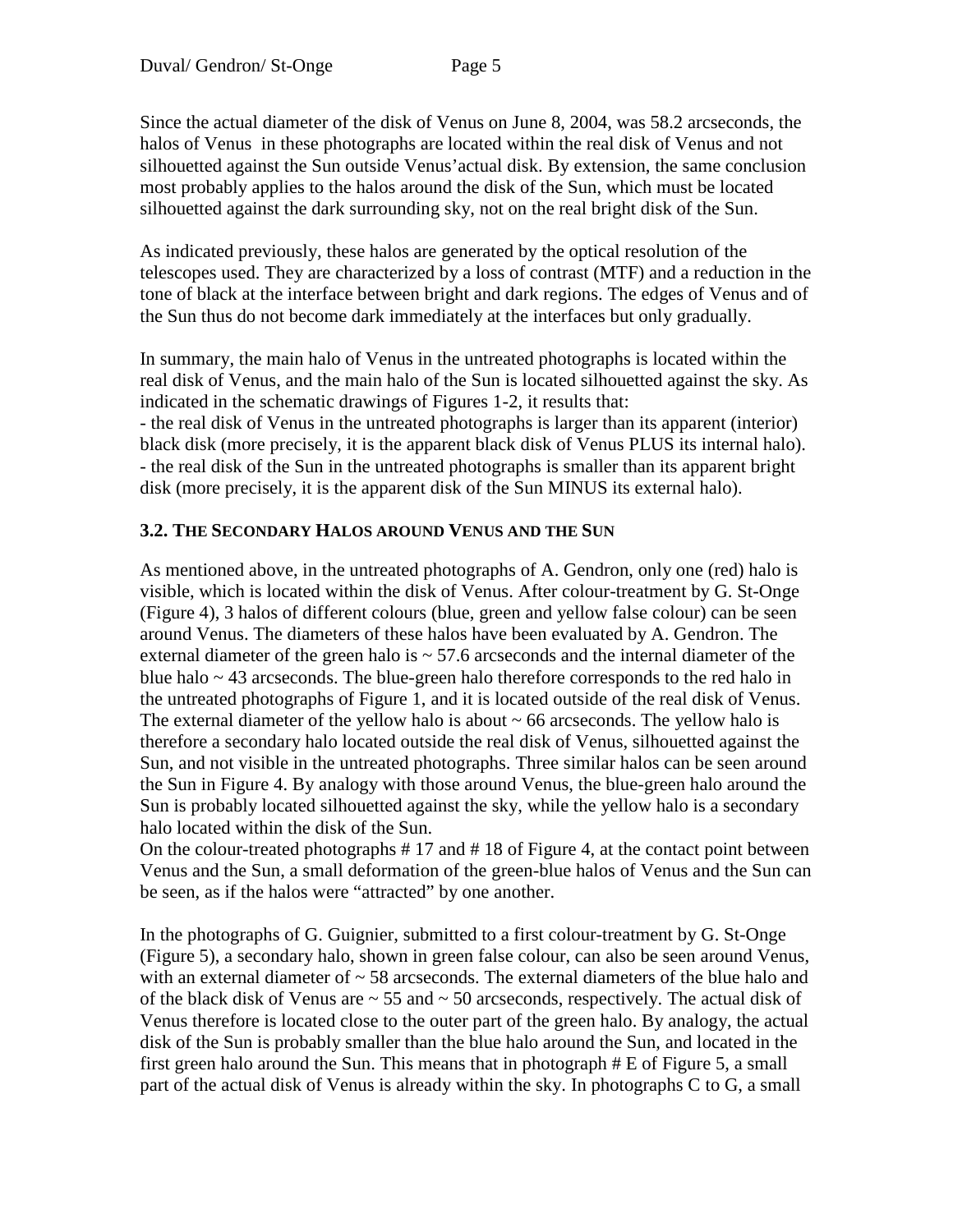deformation of the blue halos of Venus and the Sun can be seen as in photographs # 17 and # 18 of Figure 4.

A second, more extensive image treatment of the photographs of G. Guignier has been applied by G. St-Onge With that treatment, 4 different halos appear around Venus instead of 2, and 4 different halos around the Sun instead of 1. The light intensities and widths of these supplementary halos are indicated in Table 3. Light intensities are in arbitrary units on a scale of 256 to 0 (248 at the centre of the Sun; 200 for the Sun close to Venus but far from the halos; 50 for the sky far from the Sun; 60 for the sky close to the halos; 58 for the internal black disk of Venus far from the halos; 60 to 65 for the internal black disk of Venus close to the blue halo). Table 3 confirms further the great similarity between the (inverse) halos around Venus and around the Sun.

Note: it is to be noted that the number of halos depends on the way the computer assigns the colour table and the narrowness of the division, and is not a real quantity.

| TABLE 3                                                                                |
|----------------------------------------------------------------------------------------|
| Supplementary halos around Venus and the Sun in the photographs by G. Guignier after a |
| second more extensive colour-treatment by $G$ , $S_{t}$ Onge                           |

| second, more extensive colour-treatment by G. St-Onge           |              |     |                |     |  |  |  |
|-----------------------------------------------------------------|--------------|-----|----------------|-----|--|--|--|
| Halos                                                           | Around Venus |     | Around the Sun |     |  |  |  |
| False Colours   Intensity $\sim$ Width   Intensity $\sim$ Width |              |     |                |     |  |  |  |
| Blue                                                            | 70-81        | 1.2 | 63-79          | 1.2 |  |  |  |
| Green                                                           | 89-104       | 1.2 | 86-114         | 1.2 |  |  |  |
| Yellow                                                          | 123          | 0.6 | 123-138        | 0.6 |  |  |  |
| Red                                                             | 147-177      | 1.2 | >144           | 1.7 |  |  |  |
|                                                                 |              |     |                |     |  |  |  |

Width in arcseconds

In the photograph by TRACE, colour-treated by G. St-Onge (Figure 6A), the diameter of the red internal disk of Venus is 121 pixels or  $\sim$  58 arcseconds and therefore corresponds to the real disk of Venus. The external diameter of the yellow/green halo in Figure 6A (around the red disk of Venus) is 122.5 pixels or  $\sim$  59 arcseconds, and therefore it is located outside the real disk of Venus. Its intensity is between 59 and 179 (on a scale of 200 for the Sun and 0 for the sky).

In the photograph treated for edge detection by Pasachoff and Schneider (Figure 6B), the external and internal diameters of the white edge circle of Venus are 124 and 122 pixels, respectively, meaning that it is outside the yellow halo of Venus of Figure 6A.

## **3.3. THE BLACK DROP FORMATION**

The formation of a "black drop" is quite obvious in the untreated photographs (Figures 1- 2) and colour-treated photographs (Figures 4-5) of A. Gendron and G. Guignier. Taking into account the actual location of the halos in Figures 1-2 and 4-5, the black drop appears to start forming when the main apparent halo of Venus has contacted the main halo of the Sun, which corresponds to the contact between the real disk of Venus and the real disk of the Sun (« real » contact III, as indicated in the schematic drawings of Figures 1-2).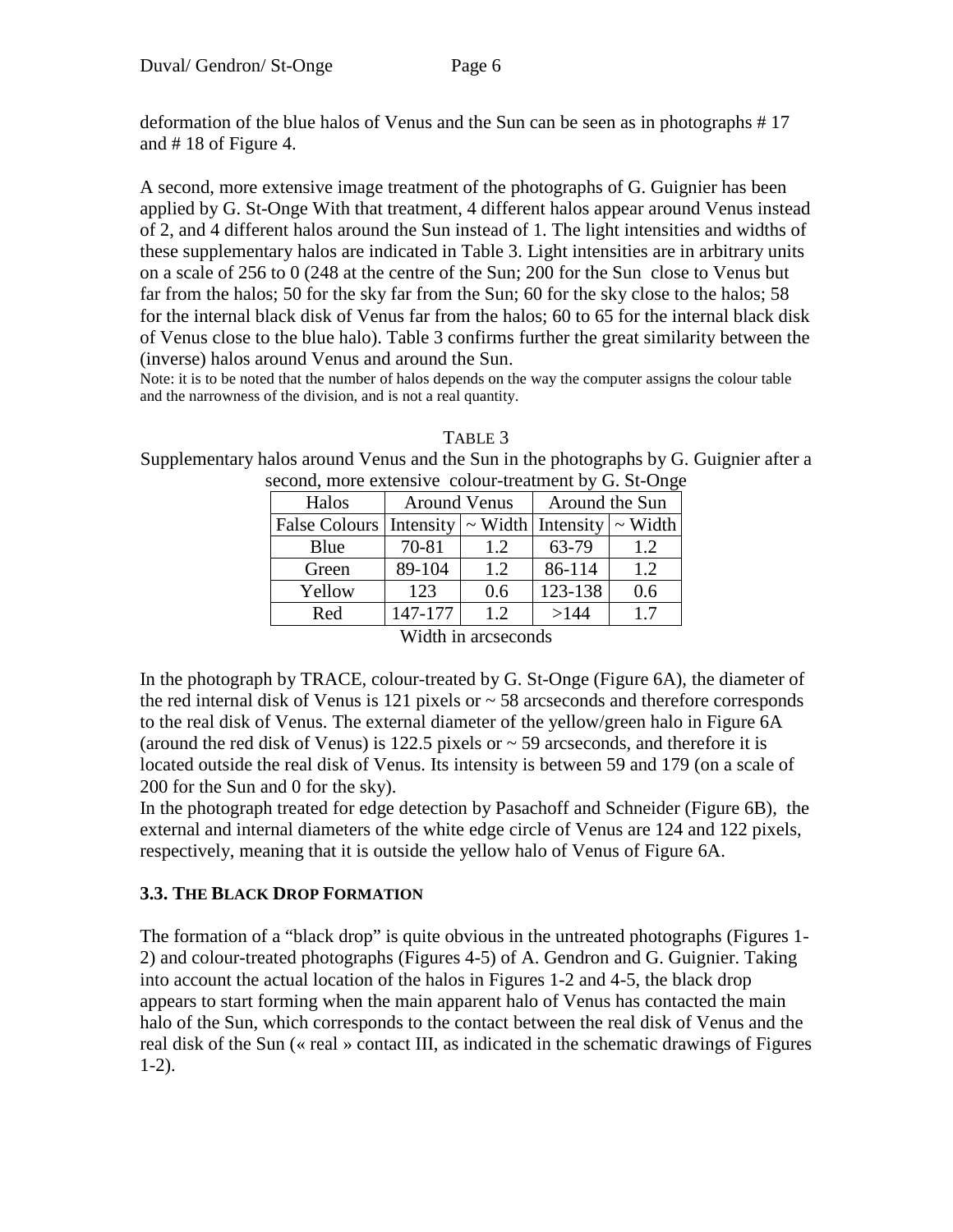Note: in the colour-treated photographs # 17 and # 18 of A. Gendron in Figure 4, a deformation of the bluegreen halos appears to form around real contact III. A similar deformation of the blue halos also occurs in the colour-treated photographs # C to G of G. Guignier in Figure 5.

A more precise examination of the photographs in Figure 5 indicates that the real contact III corresponds approximately to photograph # C, and that the deformations of the halos start forming just after real contact III. This is confirmed by the deformation of the light isophotes measured by G. St-Onge in these photographs.

A very faint "bridging" or "black drop" effect thus appears in the photographs as soon as real contact III is reached and these deformations start forming. Visually, the black drop effect becomes more visible a bit later (20 to 30 seconds later) in the photographs and in the telescopes on-site.

The black drop is more obvious and easier to observe in all photographs when the real disk of Venus comes in contact with the apparent disk the Sun, and beyond.(the apparent disk of the Sun is the bright disk plus its main halo in contact with the "black" sky). But these are "false" contacts III, the real contact having already been crossed, and the black drop effect having already started. The black drop being easier to observe at these false contacts III, this may explain why it is often mistakenly mentioned that the black drop forms BEFORE (apparent) contact III. Actually, it forms AFTER real contact III.

The black drop is also easier to observe when the halos are larger (for instance, in Figure 1 than in Figure 2). With instruments of very high resolution and low diffraction, such as those aboard satellite TRACE (Figure 3A and 6A), a darkening (shown in blue or yellow false colour), or bridging of the region between Venus and the Sun can be observed, which may also be interpreted as a faint black drop effect. This darkening appears to be related to the interaction of the darker halos around Venus and the Sun.

### **3.4. PROPOSED EXPLANATION FOR THE BLACK DROP EFFECT**

From the above observations, the following tentative explanation can be proposed for the black drop effect observed visually or on untreated photographs:

When the real disk of Venus comes in contact with the real disk of the Sun (real contact III), the two halos around Venus and the Sun also come in contact. At this point, there is a loss of contrast between the two halos, which cannot be distinguished from one another anymore. This results in the formation of an apparent darker bridge between Venus and the sky. The limb darkening of the Sun probably participates to this bridging effect, especially in the high resolution images.

Then, when the real disk of Venus starts crossing the real disk of the Sun, the external halo of the Sun and the internal halo of Venus around the contact point are partially then totally eliminated.

The external halo of the Sun disappears because the real disk of the Sun is not anymore in direct contact (interface) with the sky. And the internal halo of Venus disappears because this part of the real disk of Venus is not anymore above the real disk of the Sun but above the sky.

These parts of the halos of Venus and the Sun having disappeared around the contact point, the underlying part of the real disk of Venus becomes very black again, giving a strong impression of a black drop.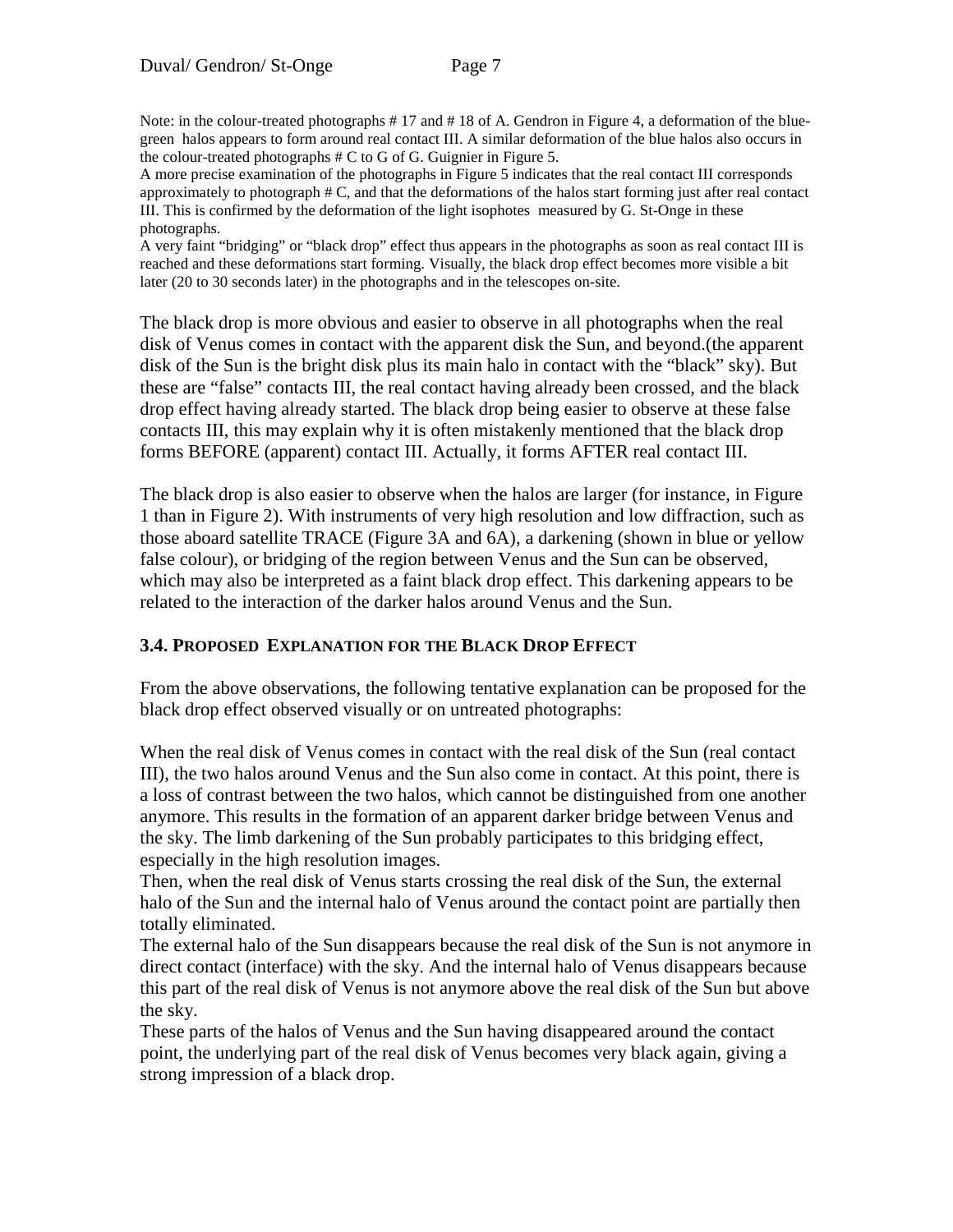### **4. CONCLUSIONS**

Several observers in Montreal have visually seen the black drop effect during the transit of Venus. The photographs taken confirm these observations and indicate that the "black drop" results from the contact then the disappearance of the halos that appear as artefacts in the scanning of Venus and the Sun. The black drop therefore is not merely an illusion of visual perception but essentially a part of the real disk of Venus (as identified by its actual diameter of 58 arcseconds in the photographs).

### **REFERENCES**

Dantowitz, R., Sky and Telescope, October 2004, 141 Dorval Amateur Astronomy Club, astrosurf.com//stog/saisons\_ciel/ Koren, M., normankoren.com/Tutorials/MTF5.html Observer's Handbook for the Year 2004 Pasachoff, J. M., Schneider, G., nicmosis.as.arizona.edu:8000/eclipse\_ web/ transit\_04/trace/tov\_trace.html Pasachoff, J. M., La Recherche, 385 (April 2005), 42-43. Royal Swedish Academy of Sciences, vt-2004.kva.astro.su.se/ Schneider, G., Pasachoff, J. M., and Golub, L., 2004, "Space Observations of the 15 November 1999 Transit of Mercury and the Black Drop Effect for the 2004 Transit of Venus," Icarus 168 (April), 249-256. Seip, S., antwerp.gsfc.nasa.gov/apod/ap040611.html

### **ACKNOWLEDGEMENTS**

Mr.J. M. Pasachoff is deeply thanked for his valuable comments and suggestions for improving this paper.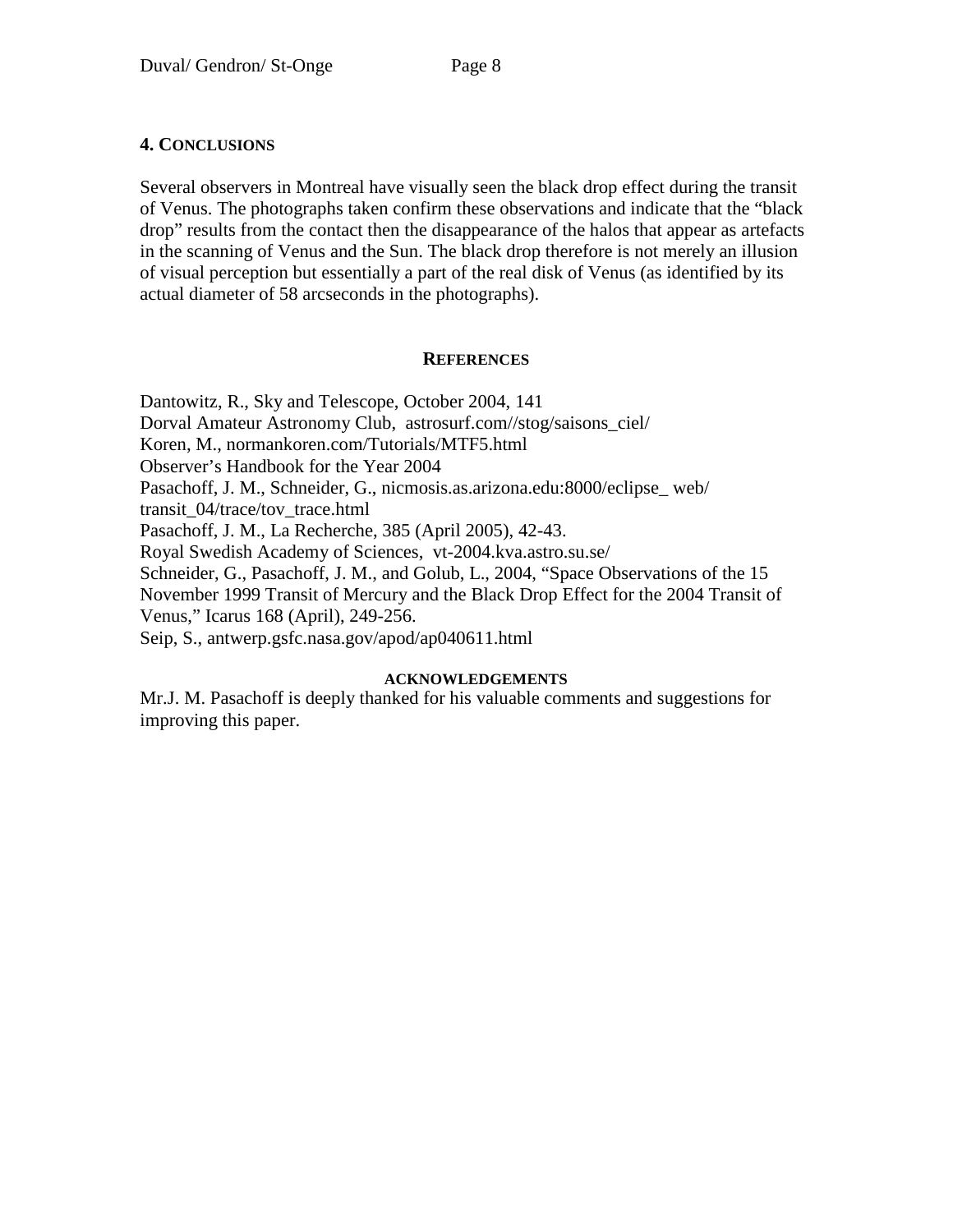## **ANNEX A**

The following phenomena, which might have interfered with the interpretation of the main halos and the black drop effect, have been examined and eliminated:

### **A1: LOSS OF LUMINOSITY OF THE SUN'S LIMB:**

In Figures 1, 2 and 5, it can be seen that the limb of the Sun becomes progressively darker towards the edge of the Sun, an effect known as "limb darkening." This loss of luminosity is related to the lower temperature of gases in the upper layers of the Sun's photosphere ( $T \sim 4500^\circ$ ) as compared to the lower layers ( $T \sim 5800^\circ$ ).

Starting from 10,000 at the centre of the Sun, the loss of luminosity along the limb is progressive (from 9000 to 3000 in relative intensity), and widely spread (over more than 1.5 times the diameter of Venus or 100 arcseconds in Figures 1,2,5). By comparison, the halos around the Sun are located at the extreme exterior edge of the Sun, they are narrow (1.5 to 7 arcseconds), corresponding to the resolution of the telescopes and are of more uniform luminosity. Therefore, it seems unlikely that the halos around the Sun in Figures 1,2,5 are due only to the limb darkening. They are more likely related to the optical resolution of the amateur telescopes used here, as indicated in section 3.1. Limb darkening, however, probably contributes more significantly to the halos in very high resolution telescopes, as indicated by Schneider, Pasachoff and Golub, who have shown that in the images of TRACE the falloff at the extreme edge of the Sun is so rapid that the limb darkening does, in fact, contribute to the black drop effect.

## **A2: THE ATMOSPHERE OF VENUS:**

High resolution photographs taken by the Swedish Solar Telescope on La Palma, Canary Islands, Spain, of the Royal Swedish Academy of Sciences of Sweden in 2004 show the atmosphere of Venus when the planet exits the disk of the Sun. From these photographs, the thickness of the atmosphere of Venus has been calculated as 0.4 arcseconds, which is consistent with the dimension reported elsewhere (Westfall 2004) of  $\sim 60$  km or 0.3 arcseconds. The atmosphere of Venus therefore is smaller than the halos around Venus and cannot interfere with the interpretation of the halos of Venus (this was also ruled out by Schneider, Pasachoff and Golub in the images by TRACE).

## **A3. THE CHROMOSPHERE OF THE SUN:**

Photographs taken during the transit of Venus with an hydrogen  $\alpha$  filter (at 653.3 nm, therefore in visible light) are available (Dantowitz 2004, Serp 2004). No halos can be seen in these photographs, while the chromosphere of the Sun is clearly visible, allowing to evaluate its thickness as 4 to 8 arcseconds. In the photographs by G. Guinier and TRACE, the chromosphere is therefore larger than the observed halos ( $\sim 1$  to  $\sim 2$ ) arcseconds), but since it cannot be seen at all in these photographs taken in visible light, it most probably does not interfere with the interpretation of the halos and the black drop (Note: the limb darkening is different and the brightness difference between the Sun and the sky is much lower in H-alpha.)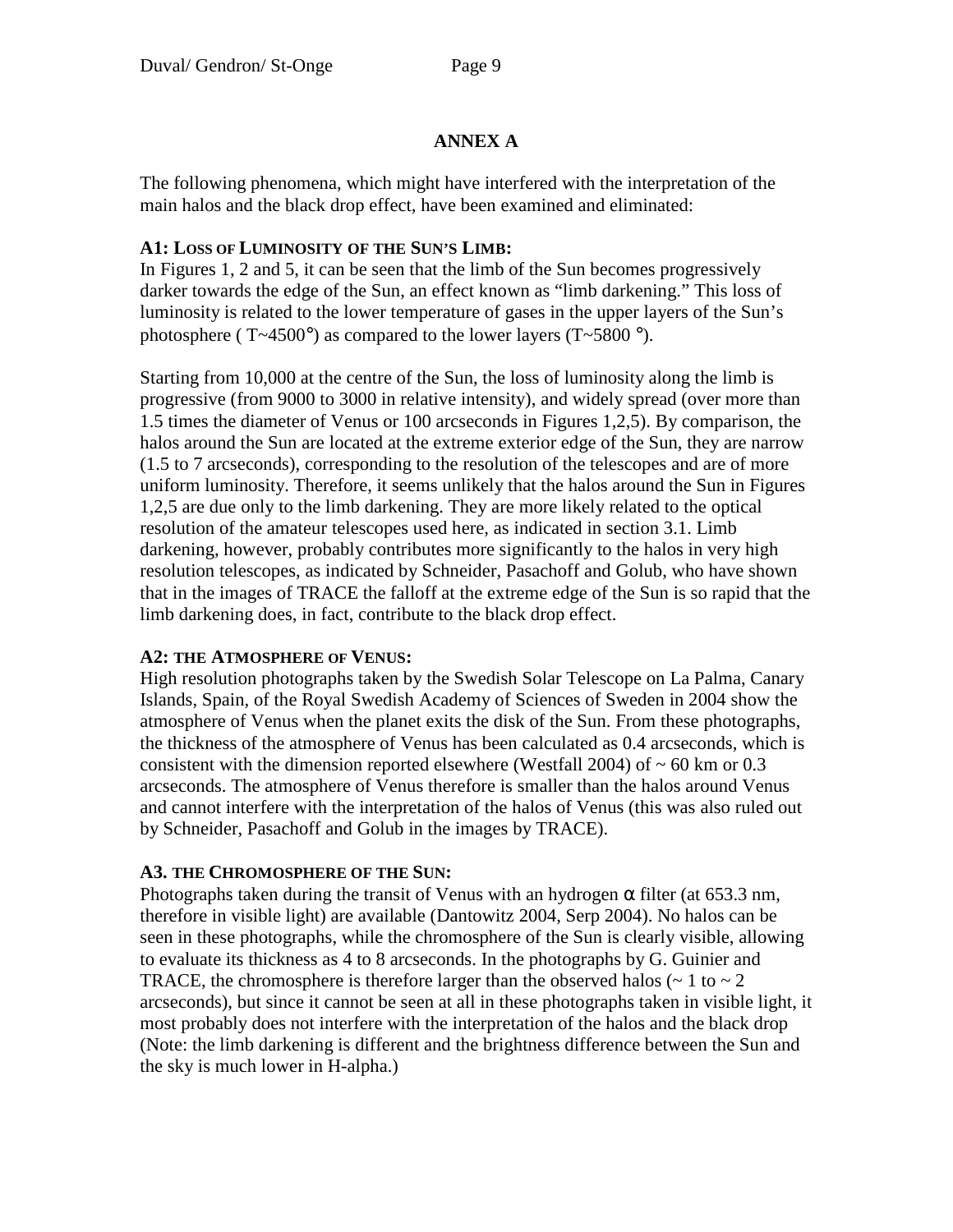

### **FIG.1** - Photographs # 17, 20, 22 by A. Gendron (using an 11-inch Schmidt-Cassegrain and Kodak photographic film), and schematic representation by M. Duval of the halos around the Sun and Venus.

Colour code: the halos around Venus and the sun, which are red in the original colour photographs, appear as dark grey in this black and white version of Fig.1. The disk of the sun, which is orange in the original colour photographs, appears as light grey in Fig.1. The original coloured version of this paper is available upon request from any of the authors by email, or on the Dorval website indicated in the references of this paper.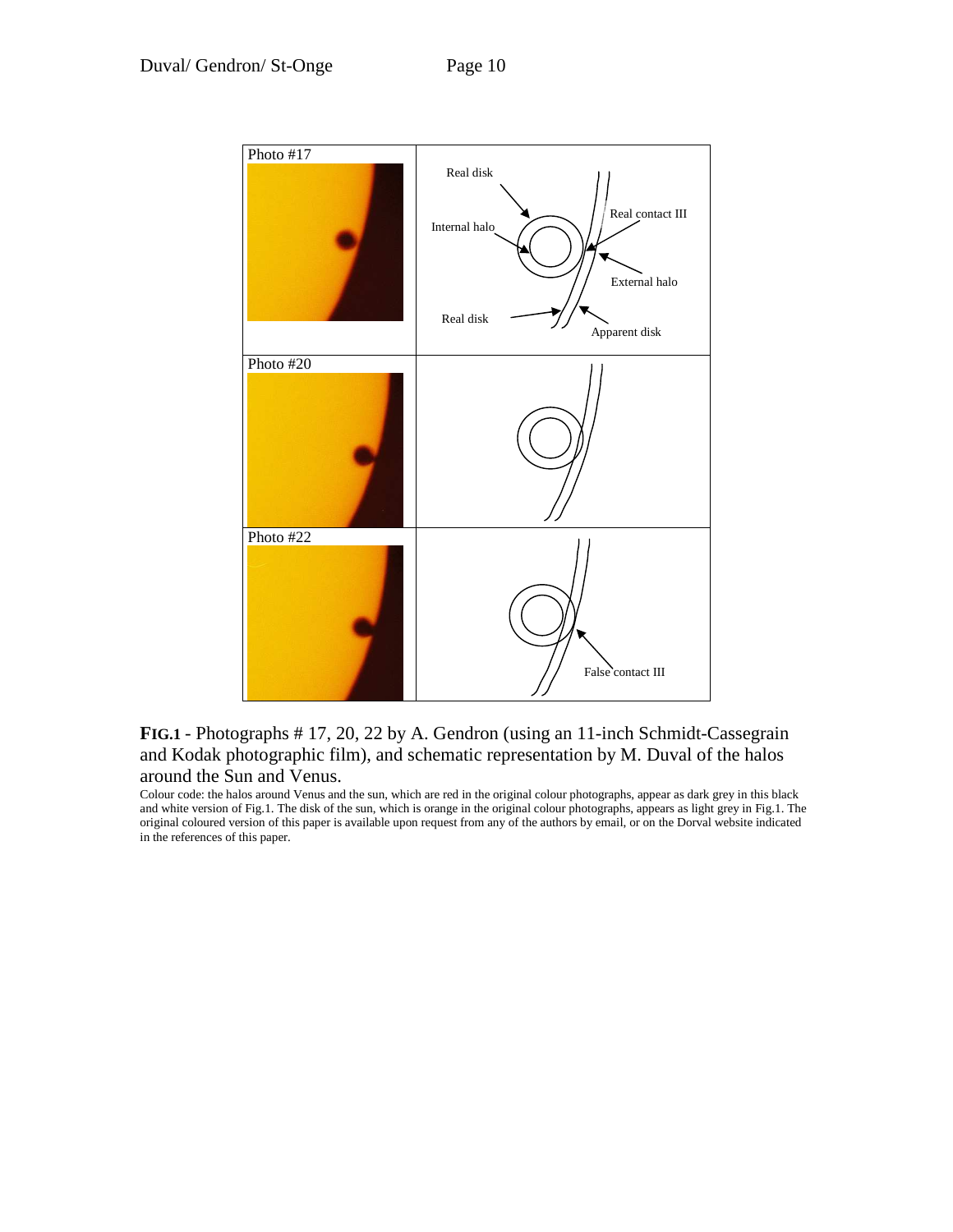

**FIG. 2** - Photographs # 3, 4, 6, 9 by G. Guinier (using an 8-inch Schmidt-Cassegrain and a webcam camera providing a higher resolution image than the Kodak film of Figure 1), and schematic representation by M. Duval of the halos around the Sun and Venus.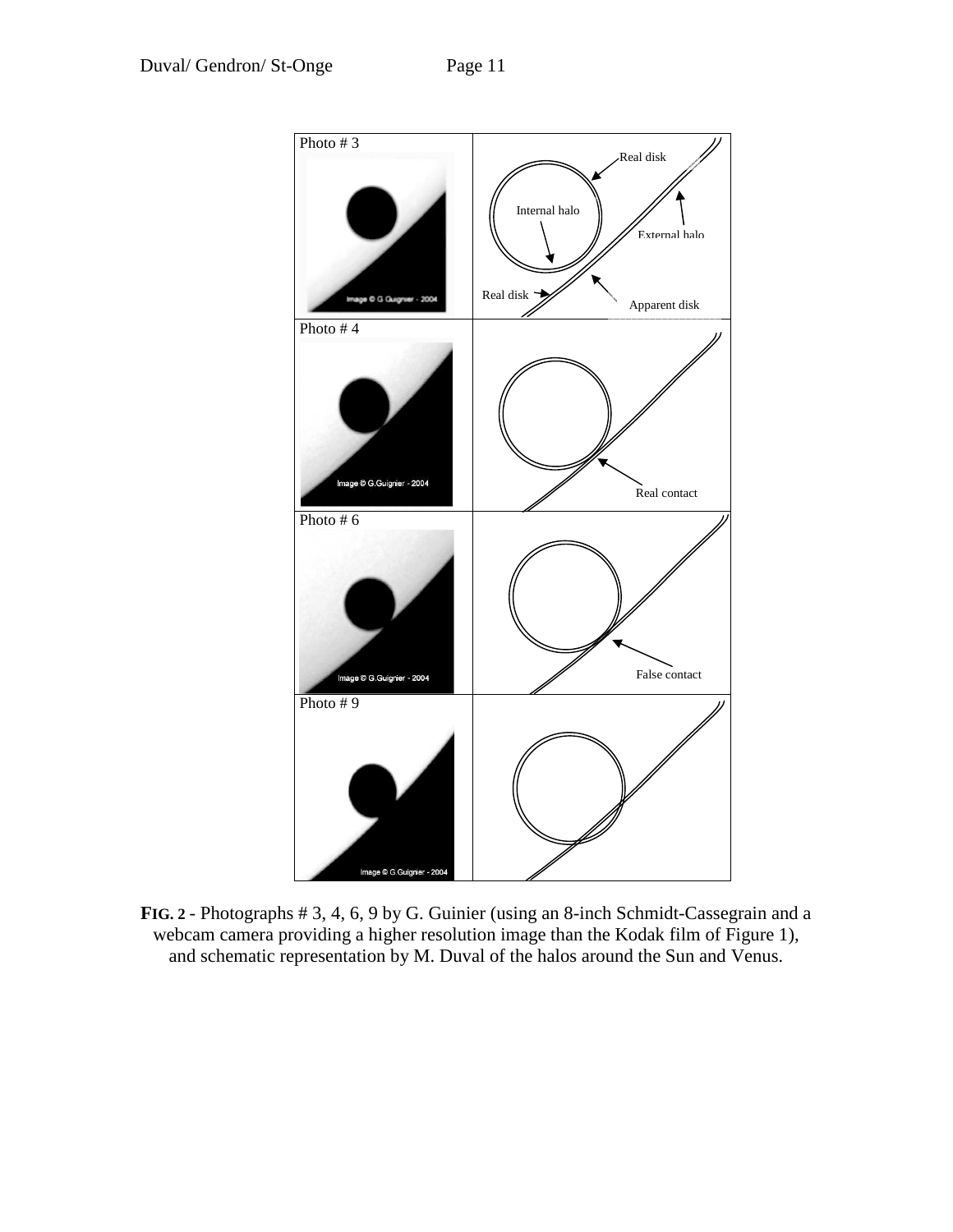

(Courtesy of Jay M. Pasachoff and Glenn Schneider) **FIG. 3** - Photograph taken from satellite TRACE and schematic representation by M. Duval of the halos around the Sun and Venus

Colour code: the halos at the contact point between Venus and the sun, which are blue in the original colour photograph, appear as dark grey in this black and white version of Fig.3. The halos are indicated as blue in Table 2. The original coloured version of this paper is available upon request from any of the authors by email, or on the Dorval website indicated in the references of this paper.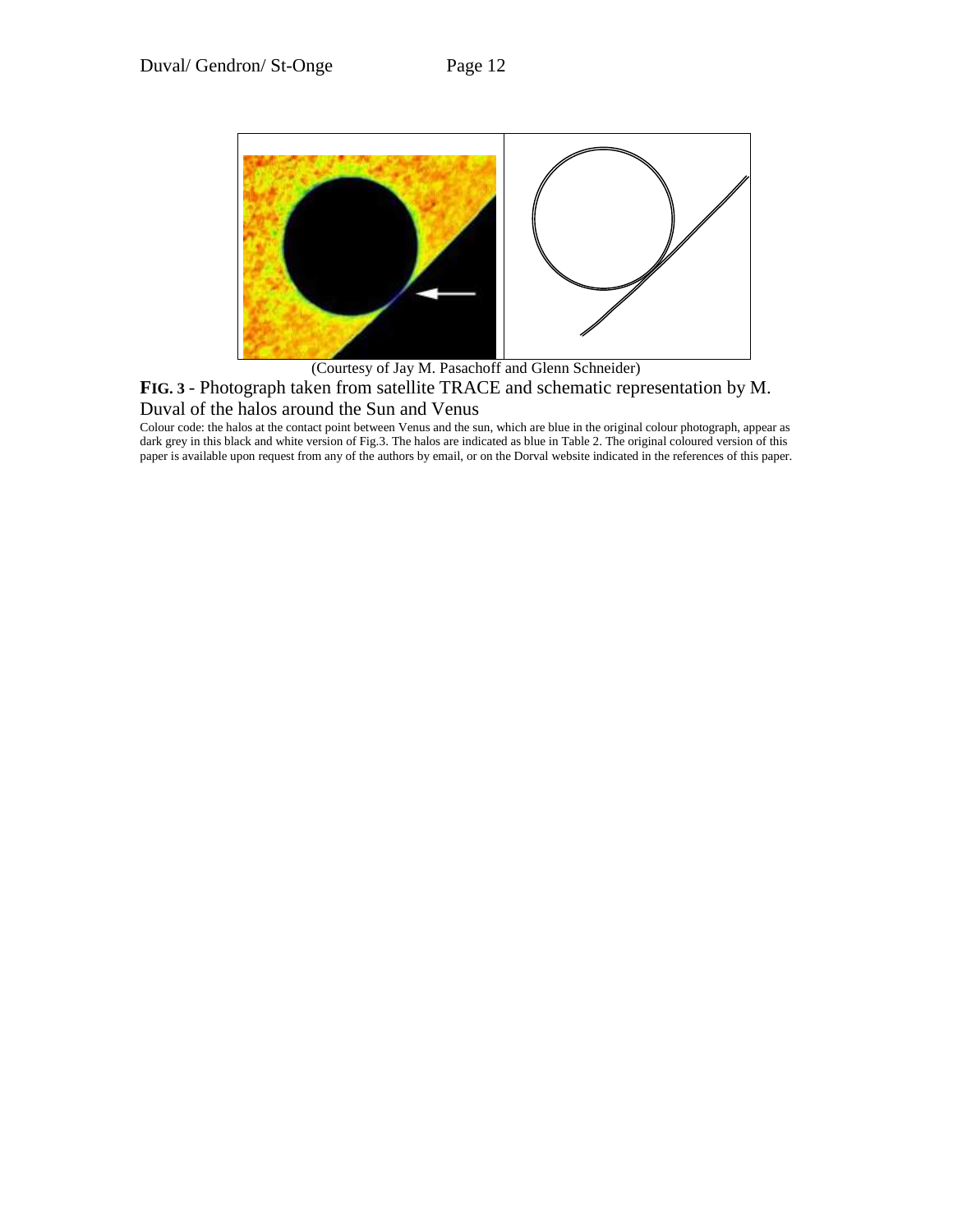

**FIG. 4** - Photographs by A. Gendron after colour treatment by G. St-Onge ( # 17a, 18a, 19a, 20a and 21a ). Photographs # 17 and 18 are without colour treatment.

Colour code: the halos around Venus and the sun in the untreated photographs # 17 and 18 are as in Fig.1.

In photographs # 17a to 21a, the halos close to the black sky and the inner black disk of Venus, which are in blue in the original colour photographs, appear as dark grey in this black and white version of Fig.4. The yellow/green halos close to the bright disk of the sun appear as white grey. The red disk of the sun appears as medium grey. The original coloured version of this paper is available upon request from any of the authors by email, or on the Dorval website indicated in the references of this paper.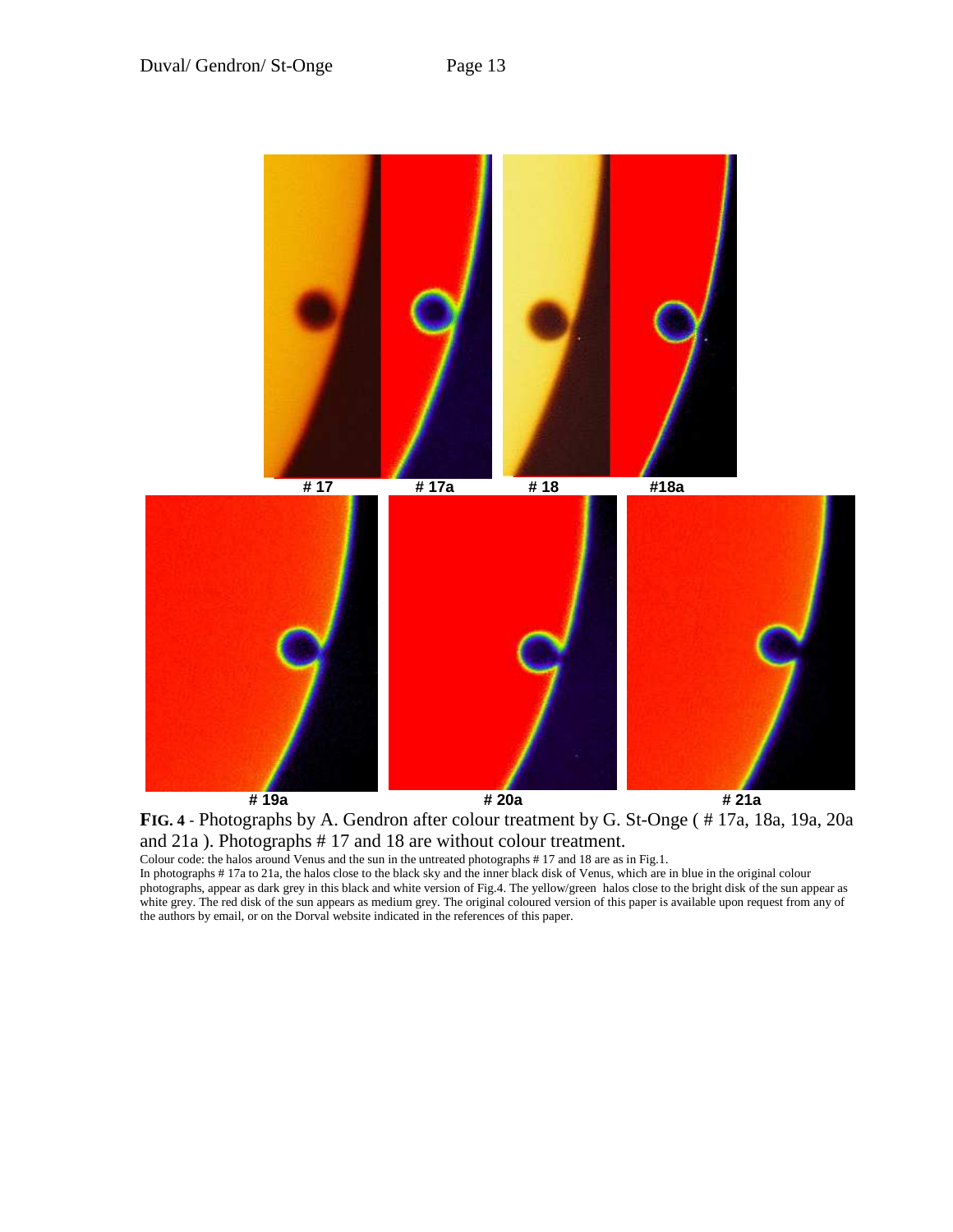

**FIG. 5** - Photographs # A, C, E, G, I and L by G. Guignier, treated by G. St-Onge Colour code: the halos close to the black sky and the inner black disk of Venus, which are blue in the original colour photographs appear as dark grey in this black and white version of Fig.5. The yellow halos around Venus close to the bright disk of the sun appear as white grey. The green halos in-between the blue and yellow halos of Venus and around the sun cannot be clearly distinguished in this B&W version of Fig.5 . The original coloured version of this paper is available upon request from any of the authors by email, or on the Dorval website indicated in the references of this paper.